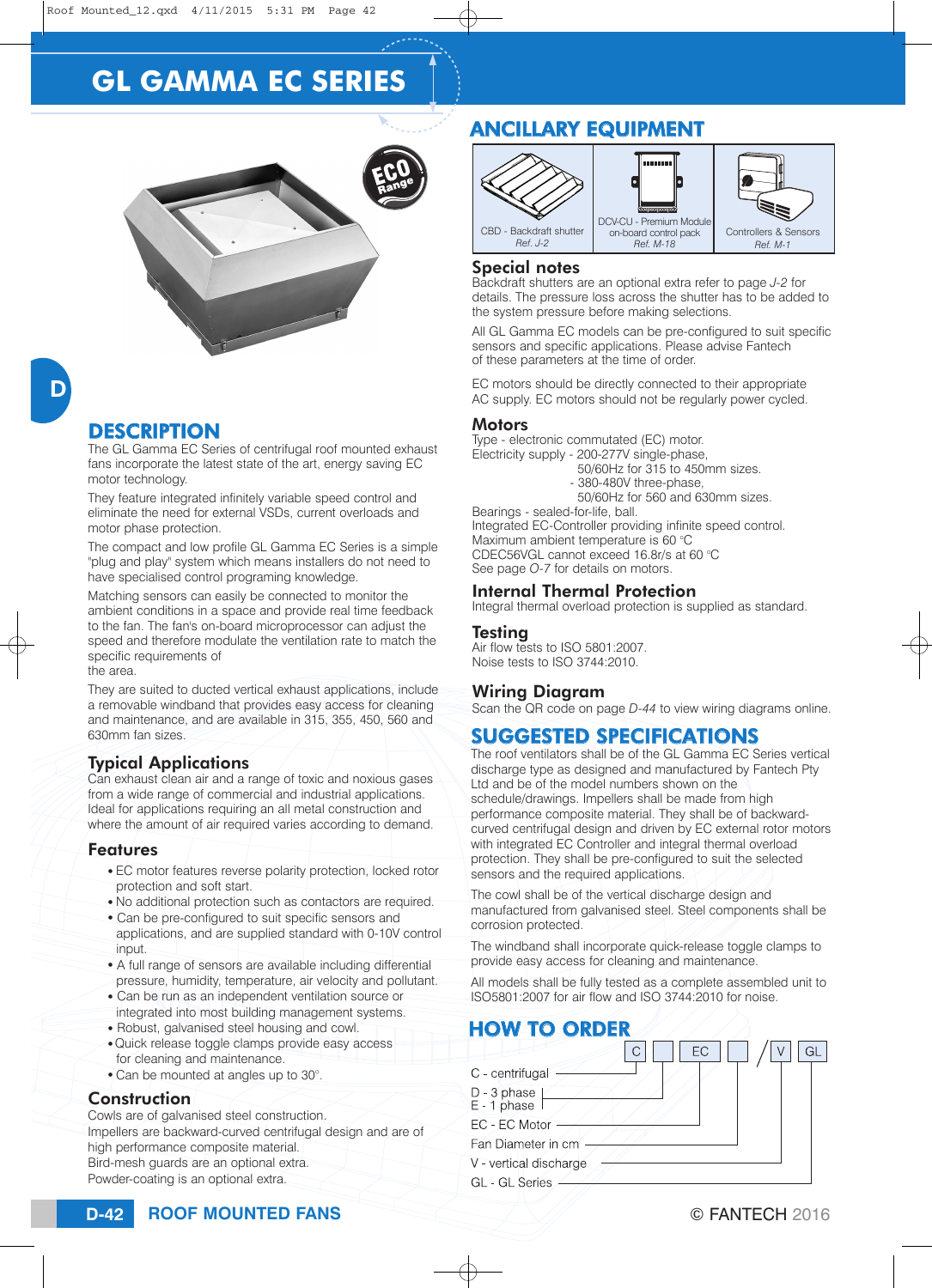# **GL GAMMA EC SERIES**

D

| <b>TECHNICAL DATA</b> |
|-----------------------|
|-----------------------|

| <b>Model</b><br><b>CDECVGL</b>    | Percentage<br>of full speed | *Max. Fan<br><b>Speed</b> | <b>Air flow</b><br>@ 0Pa | Avg.<br>dB(A) | CEEC 1ph                 |                          | CDEC 3ph                 |                          |
|-----------------------------------|-----------------------------|---------------------------|--------------------------|---------------|--------------------------|--------------------------|--------------------------|--------------------------|
| CEECVGL                           | (%)                         | r/s                       | $m^3/s$                  | @ 3m          | kW                       | <b>Amps</b>              | kW                       | <b>Amps</b>              |
|                                   | 100                         | 34                        | 0.58                     | 60            | 0.27                     | 1.60                     |                          | $\overline{\phantom{a}}$ |
|                                   | 80                          | 27                        | 0.46                     | 55            | 0.15                     | 0.85                     | $\overline{\phantom{a}}$ | $\equiv$                 |
| 31                                | 60                          | 20                        | 0.26                     | 48            | 0.07                     | 0.43                     |                          | $\overline{\phantom{a}}$ |
|                                   | 40                          | 13                        | 0.23                     | 38            | 0.03                     | 0.21                     | $\overline{\phantom{a}}$ | $\equiv$                 |
|                                   | 20                          | $\overline{7}$            | 0.11                     | 21            | 0.01                     | 0.13                     |                          | $\overline{a}$           |
|                                   | 100                         | 27                        | 0.87                     | 58            | 0.25                     | 1.60                     | $\overline{a}$           | $\overline{\phantom{a}}$ |
|                                   | 80                          | 21                        | 0.69                     | 57            | 0.13                     | 0.85                     | $\overline{\phantom{a}}$ | $\overline{\phantom{a}}$ |
| 35<br>60<br>40<br>20<br>100<br>80 |                             | 16                        | 0.52                     | 50            | 0.06                     | 0.43                     |                          | ÷,                       |
|                                   |                             | 11                        | 0.34                     | 41            | 0.03                     | 0.20                     | $\overline{a}$           | $\overline{\phantom{a}}$ |
|                                   |                             | 5                         | 0.17                     | 24            | 0.01                     | 0.12                     | $\overline{a}$           | $\overline{a}$           |
|                                   |                             | 24                        | 1.50                     | 60            | 0.55                     | 2.90                     |                          | $\overline{\phantom{a}}$ |
|                                   |                             | 19                        | 1.20                     | 54            | 0.29                     | 1.70                     | $\overline{\phantom{a}}$ | $\equiv$                 |
| 45                                | 60                          | 14                        | 0.89                     | 47            | 0.13                     | 0.78                     |                          | $\overline{a}$           |
|                                   | 40                          | 10                        | 0.59                     | 37            | 0.05                     | 0.54                     | $\overline{a}$           | $\overline{\phantom{a}}$ |
|                                   | 20                          | 5                         | 0.30                     | 20            | 0.02                     | 0.34                     | $\blacksquare$           | $\overline{\phantom{a}}$ |
|                                   | 100                         | 21                        | 2.63                     | 64            | $\overline{\phantom{0}}$ | $\equiv$                 | 1.14                     | 2.40                     |
|                                   | 80                          | 16                        | 2.10                     | 58            | $\overline{\phantom{a}}$ | $\frac{1}{2}$            | 0.59                     | 1.30                     |
| $56^{\circ}$                      | 60                          | 12                        | 1.56                     | 51            | $\overline{a}$           | $\frac{1}{2}$            | 0.27                     | 0.70                     |
|                                   | 40                          | 8                         | 1.04                     | 41            | $\overline{\phantom{a}}$ | $\overline{\phantom{a}}$ | 0.09                     | 0.35                     |
|                                   | 20                          | $\overline{4}$            | 0.52                     | 25            |                          |                          | 0.02                     | 0.19                     |
|                                   | 100                         | 21                        | 3.87                     | 66            | $\overline{\phantom{0}}$ | $\overline{a}$           | 1.95                     | 4.00                     |
|                                   | 80                          | 16                        | 3.09                     | 60            | $\overline{\phantom{a}}$ | $\overline{\phantom{a}}$ | 0.99                     | 2.10                     |
| 63                                | 60                          | 12                        | 2.31                     | 52            | $\overline{\phantom{a}}$ | $\overline{\phantom{a}}$ | 0.44                     | 0.97                     |
|                                   | 40                          | 8                         | 1.54                     | 42            |                          |                          | 0.14                     | 0.50                     |
|                                   | 20                          | $\overline{4}$            | 0.77                     | 26            | $\frac{1}{2}$            | $\overline{\phantom{a}}$ | 0.03                     | 0.23                     |

\* The fan will maintain the set speed whether run on 50 or 60Hz supply.

† The CDEC56VGL model is rated at 40°C for all speeds. This model cannot exceed 16.8 r/s at 60°C ambient.

#### DIMENSIONS



| <b>Model</b><br><b>CDECVGL Dimensions</b><br>CEECVGL An |     | Bo. | - C | D   | Eп   | Approx.<br>weight<br>kg. | <b>Approx</b><br>volume<br>m <sup>3</sup> |
|---------------------------------------------------------|-----|-----|-----|-----|------|--------------------------|-------------------------------------------|
| 31                                                      | 310 | 410 | 50  | 310 | 520  | 20                       | 0.10                                      |
| 35                                                      | 400 | 500 | 50  | 420 | 670  | 23                       | 0.22                                      |
| $\overline{45}$                                         | 620 | 720 | 50  | 525 | 900  | 45                       | 0.50                                      |
| 56                                                      | 620 | 720 | 50  | 525 | 900  | 49                       | 0.50                                      |
| 63                                                      | 71N | 810 | 50  | 665 | 1160 | -74                      | 1 በ3                                      |

### BACKDRAFT DAMPER LOSSES 150





#### Note:

If dampers are fitted, the pressure loss through them must be added to the system resistance before selecting the fan.